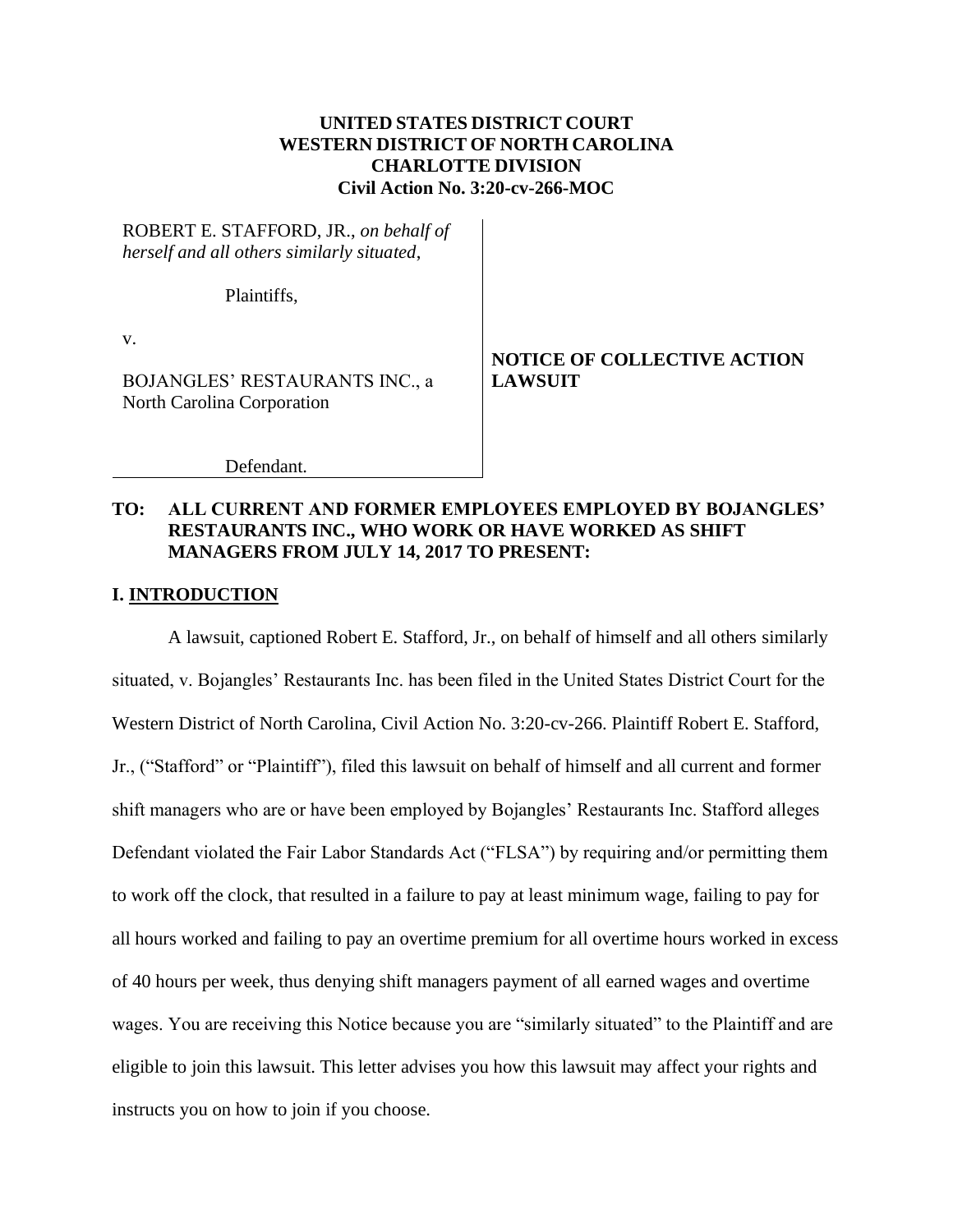### **II. DESCRIPTION OF THE LAWSUIT**

On July 14, 2020, Stafford filed an Amended Complaint alleging Defendant violated the FLSA by requiring and/or permitting himself and all similarly situated shift managers to work off the clock, resulting in a failure to pay at least minimum wage, failing to pay for all hours worked and failing to pay an overtime premium for all overtime hours worked in excess of 40 hours per week. Stafford asks the Court to order Defendant to pay him and anyone else who joins this lawsuit unpaid minimum wages, overtime wages, statutory penalties, attorneys' fees and costs.

## **III. WHO CAN JOIN THIS LAWSUIT**

Stafford has filed this lawsuit on behalf of:

1. himself; and

2. any shift manager who is or has been, at any time from July 14, 2017 to the

present, employed by the Defendant.

## **IV. YOUR RIGHT TO PARTICIPATE IN THIS LAWSUIT**

You may join this lawsuit by completing and sending a signed copy of the attached

"Consent to Join" form to Stafford's lawyer via e-mail, facsimile or U.S. mail to the following:

**GESSNERLAW, PLLC ATTN: BoJangles' Unpaid Wage Lawsuit 602 East Morehead Street Charlotte, NC 28202 Phone: (704) 234-7442; Fax: (980) 206-0286 Email to: [michelle@mgessnerlaw.com](mailto:michelle@mgessnerlaw.com)**

You have 60 days to respond to this Notice should you decide to participate in this lawsuit. If

you choose to join the lawsuit, this form must be returned on or before **Friday, January 29,** 

**2021.**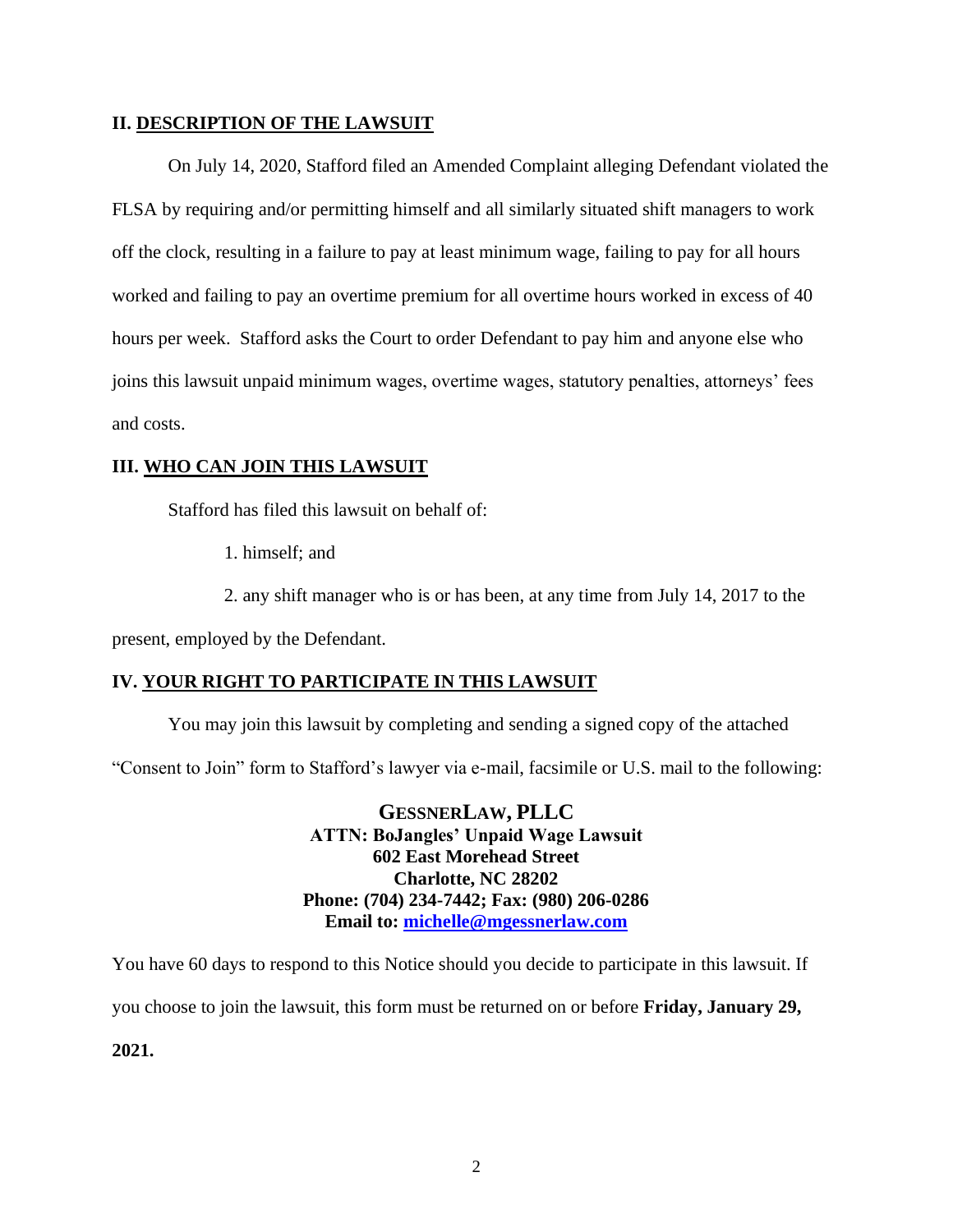#### **V. EFFECT OF JOINING THIS LAWSUIT**

If you choose to join in this lawsuit, you will be bound by the judgment or settlement, whether it is favorable or unfavorable. The attorneys representing you in this lawsuit are being paid on a contingency fee basis, which means that if there is no recovery, there will be no attorneys' fee. If there is a recovery, the attorneys representing you will receive a part of any settlement obtained or money judgment entered in favor of all members of the class. If you join the lawsuit, you will designate Stafford as your agent to make decisions on your behalf concerning the litigation, the method, and manner of conducting this litigation, the entering of an agreement with Stafford's counsel concerning attorney's fees and costs, and all other matters pertaining to this lawsuit. These decisions and agreements made and entered into by Stafford will be binding on you if you join this lawsuit.

#### **VI. NO LEGAL EFFECT IN NOT JOINING THIS LAWSUIT**

If you choose not to join this lawsuit, you will not be affected by any judgment or settlement rendered in this case. If you choose not to join in this lawsuit, you are free to file, or not to file, your own lawsuit. The statute of limitations will continue to run on your claim until you join this lawsuit or file your own.

### **VII. NO RETALIATION PERMITTED**

If you choose to join this lawsuit, federal law prohibits Defendant from retaliating against you or in any manner discriminating against you because you have done so.